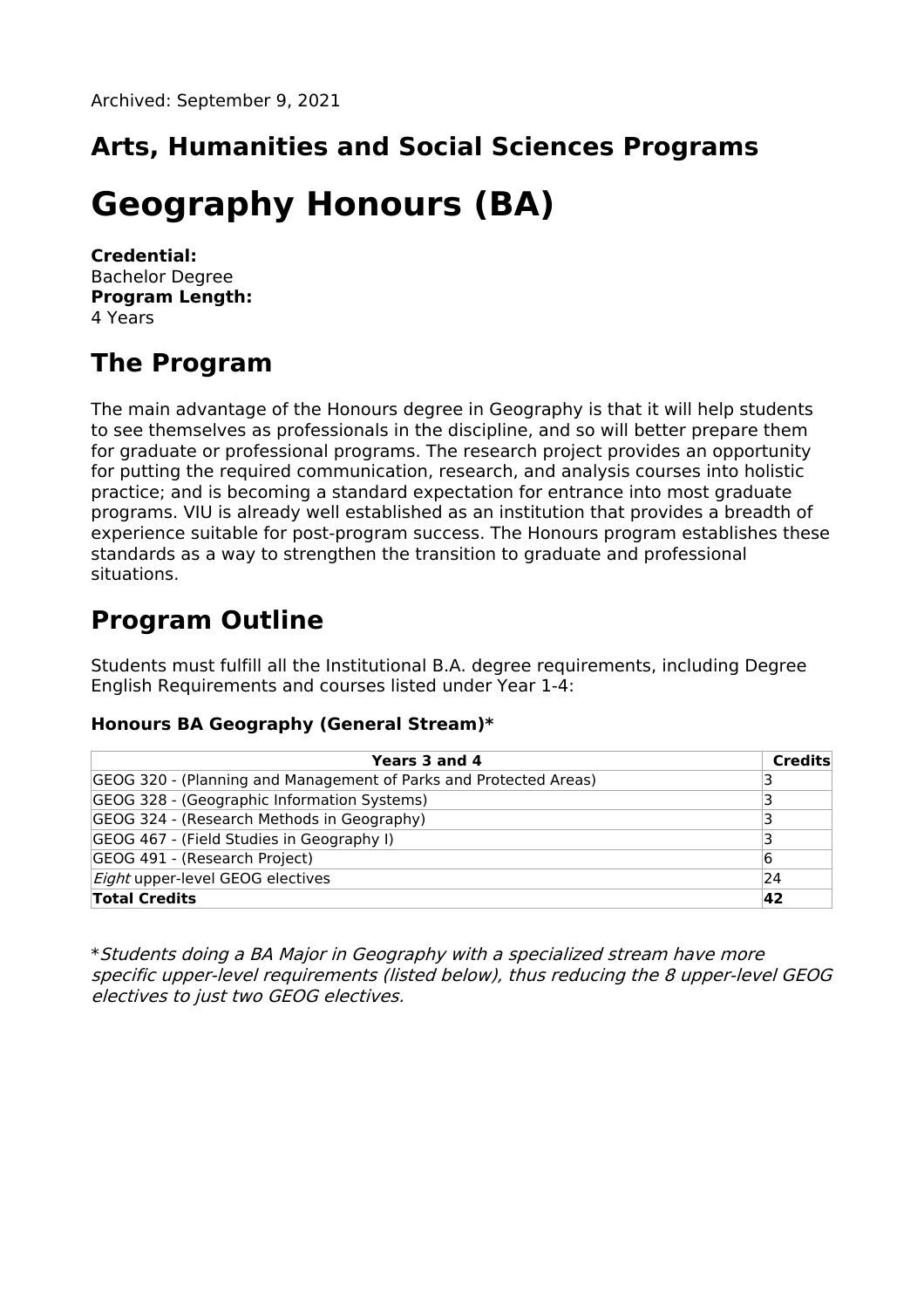| Upper-level Requirements specific to the Sustainable Resource Management<br>stream                         | <b>Credits</b> |
|------------------------------------------------------------------------------------------------------------|----------------|
| GEOG 326 - (Remote Sensing)                                                                                |                |
| GEOG 350 - (Natural Resource Management)                                                                   |                |
| GEOG 352 - (Managing Natural and Social Capital) or,<br>GEOG 356 - (Policy, Resources, and Sustainability) |                |
| GEOG 372 - (Climatology) or,<br>GEOG 373 - (Biogeography)                                                  |                |
| GEOG 374 - (Hydrology) or,<br>GEOG 376 - (Geomorphology)                                                   |                |
| GEOG 452 - (Applications in Natural Resource Management)                                                   |                |

| Upper-level Requirements specific to the Urban and Social Sustainability stream                            | Credits |
|------------------------------------------------------------------------------------------------------------|---------|
| GEOG 330 - (Cultural Geography)                                                                            |         |
| GEOG 340 - (Urban Systems)                                                                                 | R       |
| GEOG 342 - (Urban and Regional Planning)                                                                   |         |
| GEOG 344 - (Urban Social Geography)                                                                        |         |
| GEOG 352 - (Managing Natural and Social Capital) or,<br>GEOG 356 - (Policy, Resources, and Sustainability) |         |
| GEOG 446 - (Applications in Urban and Regional Management)                                                 |         |

#### **Recommended Electives**

Global Studies, Earth Science, Resource Management, Forestry, Anthropology, Biology, History, Political Studies, Tourism and Recreation, Liberal Studies, Philosophy, Sociology, Economics, Studies in Women and Gender, Psychology, Criminology, Chemistry, Physics, Math.

### **Further Studies**

Students will be qualified to enter Master's Programs in Geography, including two VIU Master's programs (Master of GIS Applications and Master of Community Planning). They may also proceed to other professional training in a range of fields: environmental policy, natural resource management, education, urban planning, geospatial technologies, etc.

## **Completion Requirements**

BA Honours Geography students need an average GPA of 3.67 (A-) on all 3rd and 4th year courses taken within the discipline in order to graduate from an Honours program.

### **Admission Requirements**

The requirement for admission is a GPA of at least a 3.67 (A-) on the most recent 45 credits of study. There is limited space in the Honours program and not all students who meet the requirement will be admitted to the Honours program in Geography.

Students can obtain a Geography Department Honours Application form from the Department Chair. In addition to completing this form, students will also need to complete a Research Project Request Form for submission to the Chair. The Chair will contact the Degree Advisor with confirmation of acceptance, or to obtain confirmation